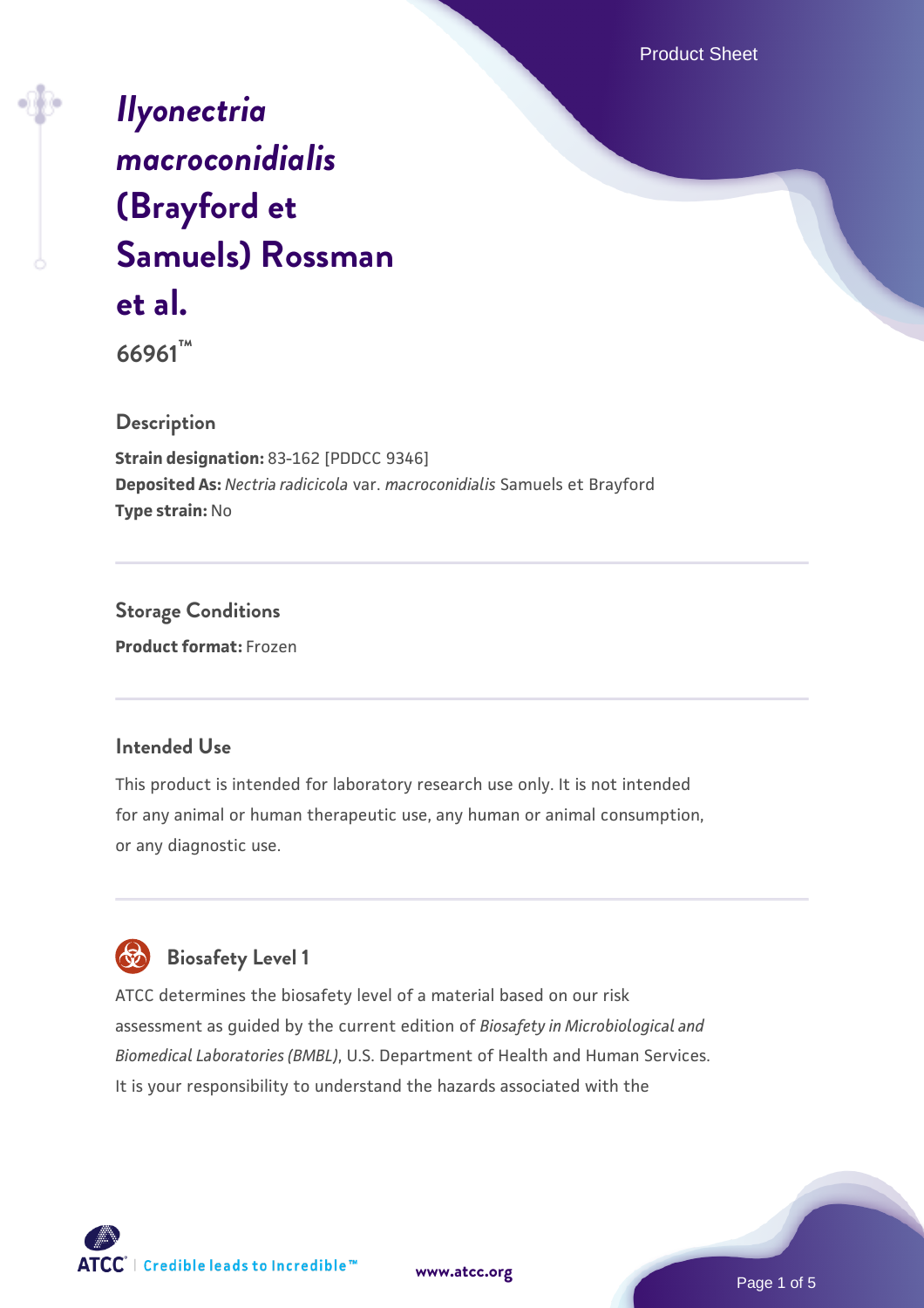#### **66961**

material per your organization's policies and procedures as well as any other applicable regulations as enforced by your local or national agencies.

ATCC highly recommends that appropriate personal protective equipment is always used when handling vials. For cultures that require storage in liquid nitrogen, it is important to note that some vials may leak when submersed in liquid nitrogen and will slowly fill with liquid nitrogen. Upon thawing, the conversion of the liquid nitrogen back to its gas phase may result in the vial exploding or blowing off its cap with dangerous force creating flying debris. Unless necessary, ATCC recommends that these cultures be stored in the vapor phase of liquid nitrogen rather than submersed in liquid nitrogen.

### **Certificate of Analysis**

For batch-specific test results, refer to the applicable certificate of analysis that can be found at www.atcc.org.

### **Growth Conditions**

**Medium:**  [ATCC Medium 338: Potato sucrose agar](https://www.atcc.org/-/media/product-assets/documents/microbial-media-formulations/3/3/8/atcc-medium-338.pdf?rev=46546b6f4a85482b856b30458c18db73) **Temperature:** 24°C

### **Material Citation**

If use of this material results in a scientific publication, please cite the material in the following manner: *Ilyonectria macroconidialis* (Brayford et Samuels) Rossman et al. (ATCC 66961)

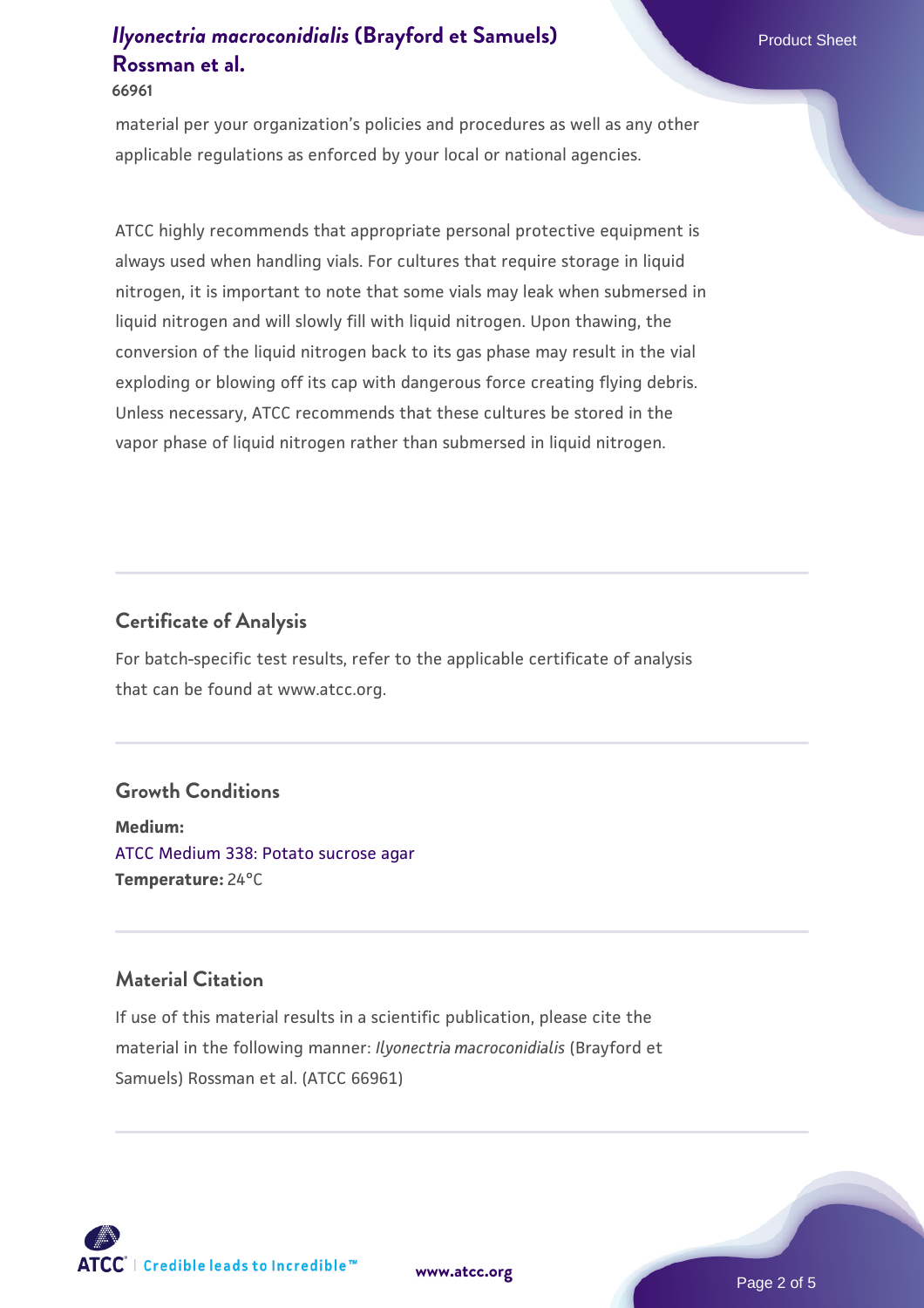**66961**

#### **References**

References and other information relating to this material are available at www.atcc.org.

### **Warranty**

The product is provided 'AS IS' and the viability of ATCC® products is warranted for 30 days from the date of shipment, provided that the customer has stored and handled the product according to the information included on the product information sheet, website, and Certificate of Analysis. For living cultures, ATCC lists the media formulation and reagents that have been found to be effective for the product. While other unspecified media and reagents may also produce satisfactory results, a change in the ATCC and/or depositor-recommended protocols may affect the recovery, growth, and/or function of the product. If an alternative medium formulation or reagent is used, the ATCC warranty for viability is no longer valid. Except as expressly set forth herein, no other warranties of any kind are provided, express or implied, including, but not limited to, any implied warranties of merchantability, fitness for a particular purpose, manufacture according to cGMP standards, typicality, safety, accuracy, and/or noninfringement.

### **Disclaimers**

This product is intended for laboratory research use only. It is not intended for any animal or human therapeutic use, any human or animal consumption, or any diagnostic use. Any proposed commercial use is prohibited without a license from ATCC.

While ATCC uses reasonable efforts to include accurate and up-to-date information on this product sheet, ATCC makes no warranties or representations as to its accuracy. Citations from scientific literature and

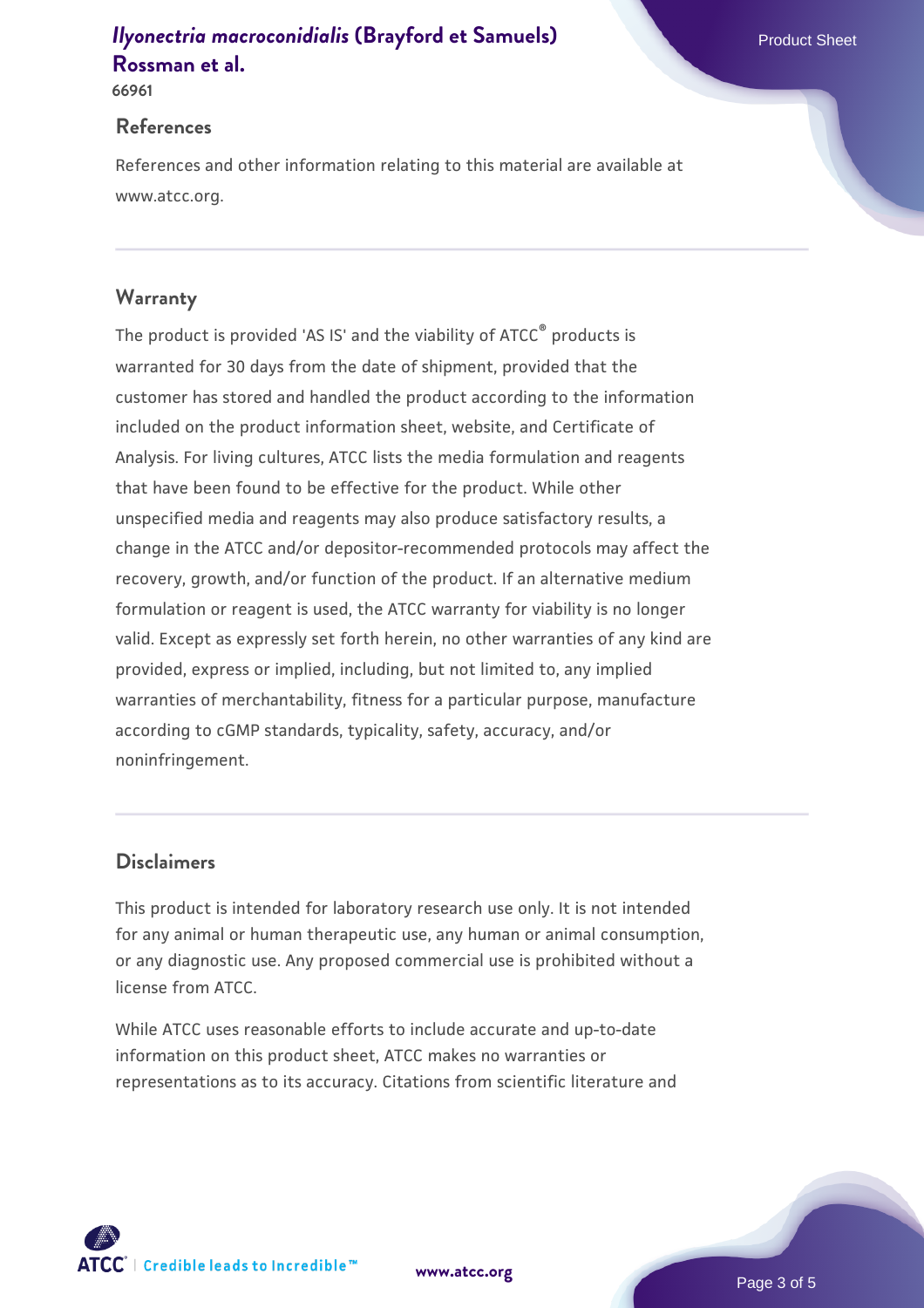**66961**

patents are provided for informational purposes only. ATCC does not warrant that such information has been confirmed to be accurate or complete and the customer bears the sole responsibility of confirming the accuracy and completeness of any such information.

This product is sent on the condition that the customer is responsible for and assumes all risk and responsibility in connection with the receipt, handling, storage, disposal, and use of the ATCC product including without limitation taking all appropriate safety and handling precautions to minimize health or environmental risk. As a condition of receiving the material, the customer agrees that any activity undertaken with the ATCC product and any progeny or modifications will be conducted in compliance with all applicable laws, regulations, and guidelines. This product is provided 'AS IS' with no representations or warranties whatsoever except as expressly set forth herein and in no event shall ATCC, its parents, subsidiaries, directors, officers, agents, employees, assigns, successors, and affiliates be liable for indirect, special, incidental, or consequential damages of any kind in connection with or arising out of the customer's use of the product. While reasonable effort is made to ensure authenticity and reliability of materials on deposit, ATCC is not liable for damages arising from the misidentification or misrepresentation of such materials.

Please see the material transfer agreement (MTA) for further details regarding the use of this product. The MTA is available at www.atcc.org.

### **Copyright and Trademark Information**

© ATCC 2021. All rights reserved. ATCC is a registered trademark of the American Type Culture Collection.

### **Revision**

This information on this document was last updated on 2022-03-30



**[www.atcc.org](http://www.atcc.org)**